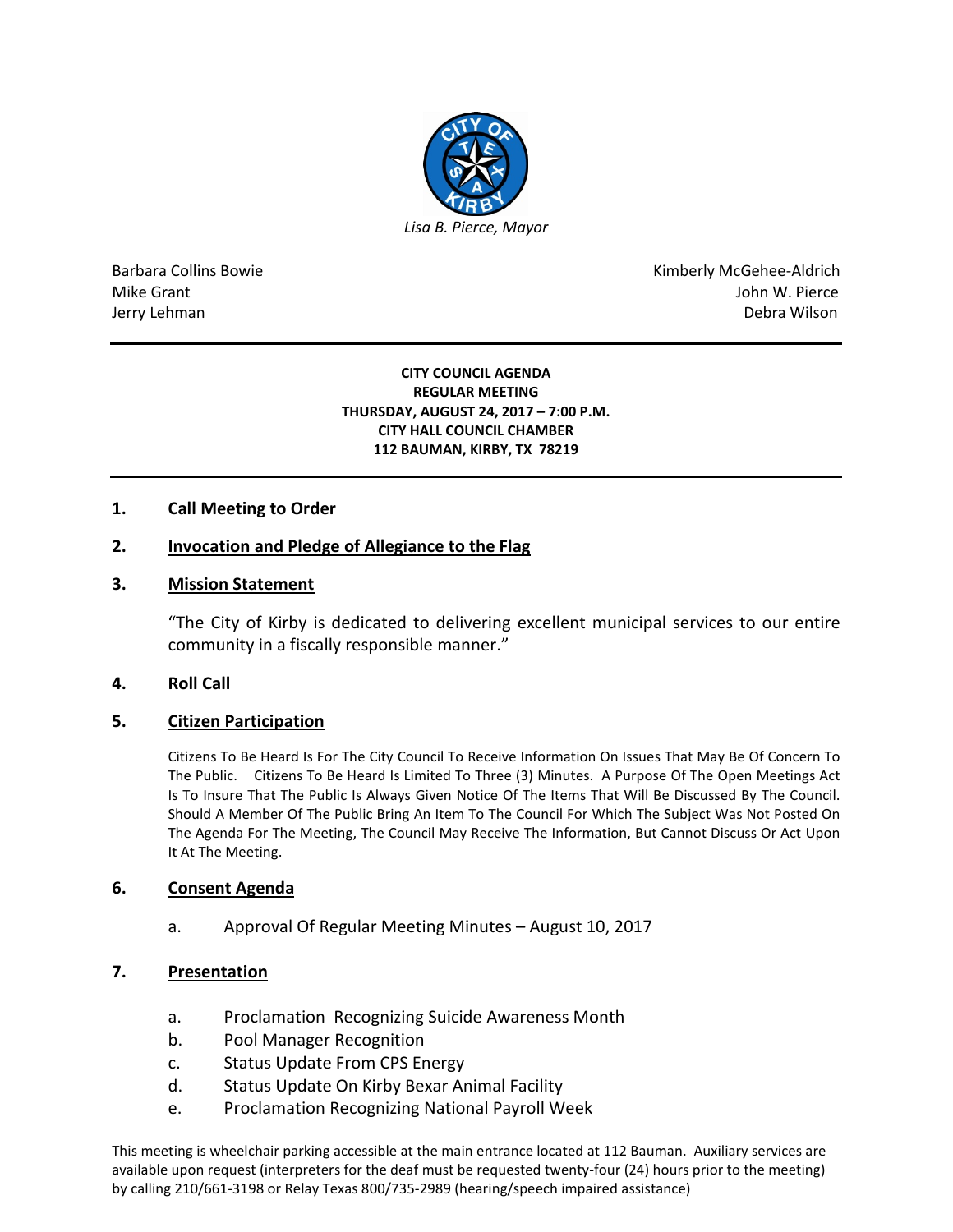# **8. Public Hearing**

a. Public Hearing On Proposed Tax Rate Of \$0.729376 For 2017-2018 Fiscal Year

# **9. Discussion And Possible Action**

- a. Discussion And Possible Action To Award A Bid For Group Insurance Decision
- b. Status Update, Discussion And Possible Action On The Rosillo Creek Drainage Project
- c. Discussion And Possible Action Regarding Ordinance No. 2016-798 Repealing Current Section 71.06 Of The Code Of Ordinances And Adopting A New Section 71.06, No Parking Zones, To Chapter 71, Stopping, Standing, And Parking, Of The Code Of Ordinances To Specify No Parking Zones And Related Restrictions And Including A Penalty Of A Fine Not To Exceed \$500 For Violations.
- d. Discussion And Possible Action Considering The Crime Control And Prevention District FY 2017-2018 Budget
- e. Status Update, Discussion And Possible Action Regarding The Senior Center Strategic Planning Committee
- f. Discussion And Possible Action To Appoint Members To The Kirby Senior Center Board

## **10. Budget Workshop**

a. Discussion And Direction Of Fiscal Year 2017-2018 Budget

## **11. Requests and Announcements**

- a. Requests By Mayor And Council Members For Items To Be Placed On Future City Council Agendas And Announcements On City Events/Community Interests
- **12. Adjournment**

 Monique L. Vernon City Manager

\_\_\_\_\_\_\_\_\_\_\_\_\_\_\_\_\_\_\_\_\_\_\_\_\_\_\_

This meeting is wheelchair parking accessible at the main entrance located at 112 Bauman. Auxiliary services are available upon request (interpreters for the deaf must be requested twenty-four (24) hours prior to the meeting) by calling 210/661-3198 or Relay Texas 800/735-2989 (hearing/speech impaired assistance)